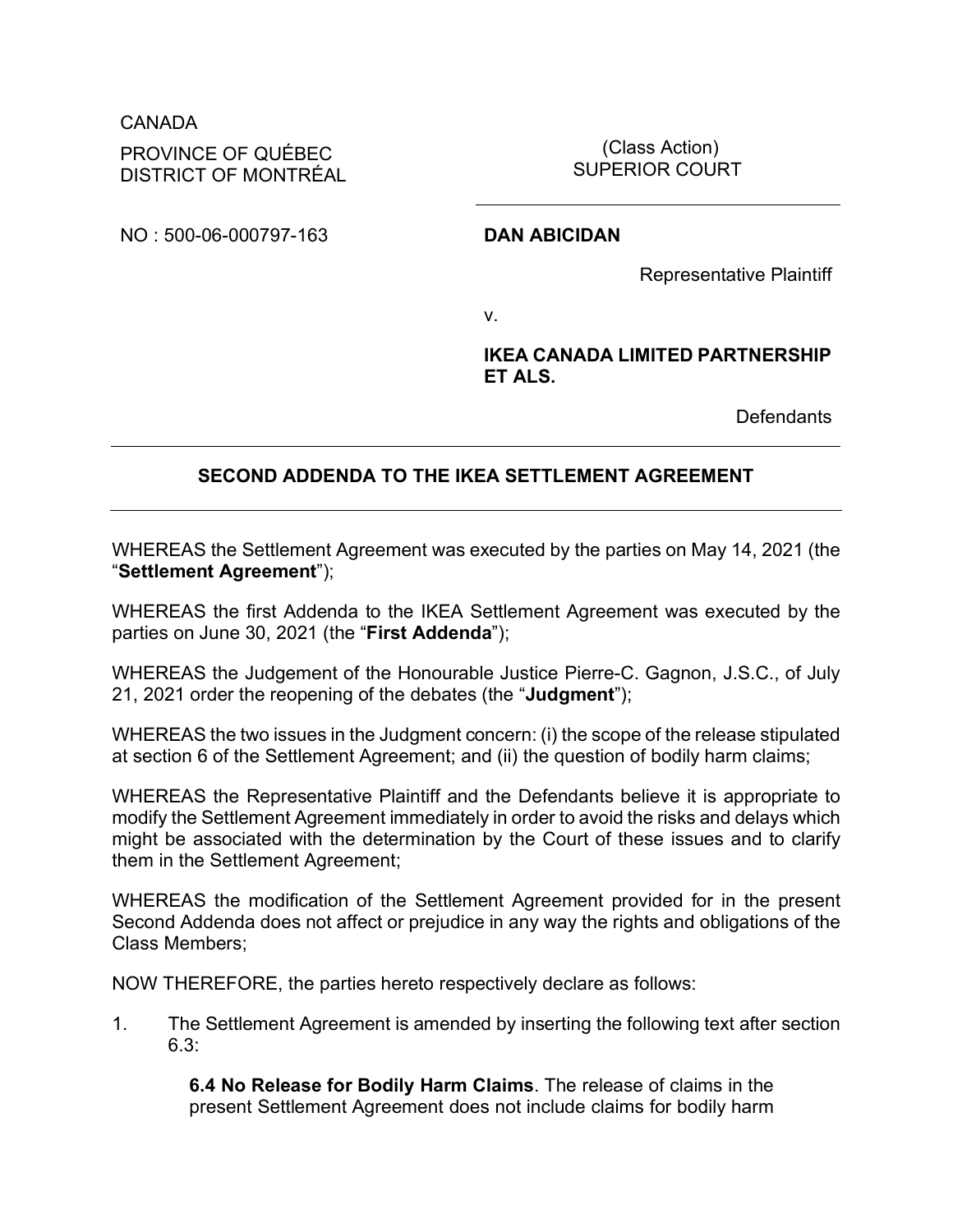that could be associated with the recalled chest of drawers.

**6**.**5 No Waiver of IKEA Recall Benefits.** For avoidance of doubt, the release of claims in the present Settlement Agreement does not constitute, for class members who did not file a claim, a waiver to the Recall Benefits implemented by IKEA on June 26, 2016 (still in effect as specified at section 5.2 herein) for as long as IKEA's Recall Benefits remain in force.

2. No other provisions of the Settlement Agreement or the first Addenda are to be affected or otherwise modified by the present Second Addenda.

**IN WITNESS WHEREOF**, the Parties hereto through their attorneys have signed on the dates and at the places detailed below.

**ON BEHALF OF PLAINTIFF,**  Dan Abicidan

**Montreal, Quebec, Canada**

**July 26, 2021**

Joey Zukran **LPC AVOCATS INC.** 276 Saint-Jacques Street, Suite 801 Montréal, Québec, H2Y 1N3 Tel: 514-379-1572 Fax: 514-221-4441 Email: jzukran@lpclex.com

Class Counsel

### **ON BEHALF OF DEFENDANTS,**

IKEA Canada Limited Partnership, 1137446 Ontario Inc., IKEA Limited, IKEA Properties Limited, and Inter IKEA Systems B.V.

### **Montreal, Quebec, Canada**

**July 26, 2021**

Borden Ladner Gervais

Stéphane Pitre / Anne Merminod **BORDEN LADNER GERVAIS LLP** 1000 de la Gauchetière Street West Suite 900 Montréal, Québec, H3B 5H4 Tel: 514-879-1212 Fax: 514-954-1905 Email: amerminod@blg.com Counsels for Defendants